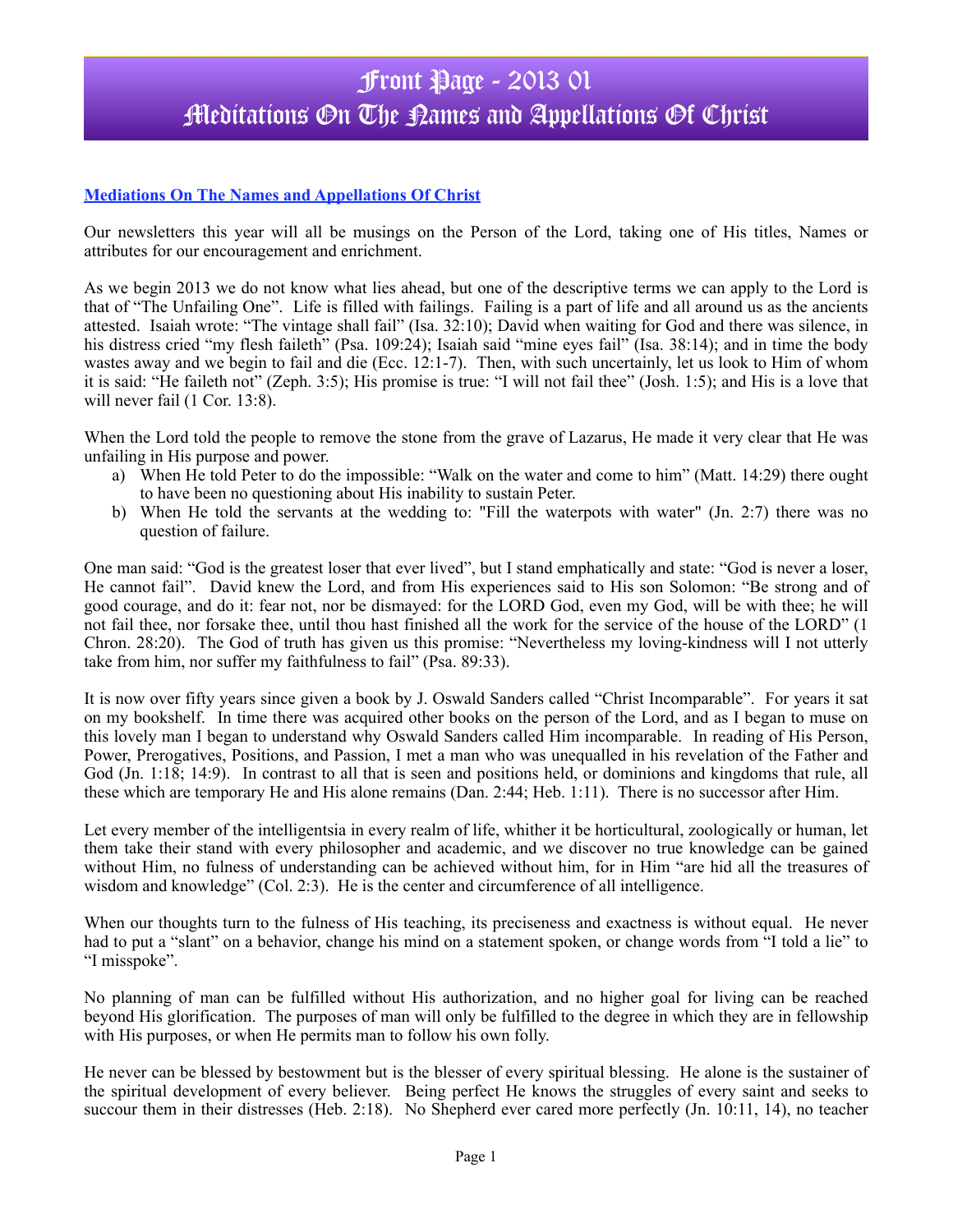# Front Page - 2013 01 Meditations On The Names and Appellations Of Christ

ever spoke more tenderly (Jn. 20:16), and no judge adjudicated more righteously (Psa. 72:2; 98:9; Rev. 19:11). He knows no weariness, no waining of rights or abilities, there is no wavering of His control.

When we consider the glory of His power, influence, love, light, grace, and especially mercy seen against the wonder of His condescension and incarnation, He is without peer and successor. The consideration of Him brings us to the awareness of personal ignorance, for such is the monumental display of His glories that neither human or angelic minds can appreciate his glories. Neither can any have the vocabulary to unfold the perfections of His character or declare his excellencies.

The Lord is never to be compared with others, but always contrasted. No other human will be able to:

- a) Reveal in such depth so many avenues of truth.
- b) Govern over so many spheres of dominion.
- c) Declare and manifest the fulness of deity more perfectly.
- d) Bestow such blessings of present comfort and eternal values.

He never needed to offer a sacrifice, never needed to come to God by means of another. He alone could look into the Heaven and call God "Father", "My Father", and "Holy Father" (Matt. 10:33; 11:26; Jn. 17:11) and know such in truth. He never needed grace for failure, or mercy for transgressions.

Yet, we stand in wonder at the beauty of His accessibility. His disciples called Him "Lord and Master" (Jn. 13:13); the religious leaders in pseudo acclamation called Him "Master" (Matt. 8:19); the noble Nicodemus in truth called Him Rabbi (Jn. 3:2), but so often the common people just called Him Jesus (Matt. 8:29; Matt. 14:12). The interesting thing is that while the name "Jesus" occurs in 605 verses in the gospels, it is nearly always in narrative form rather than individuals calling Him such. For instance, Matt. 1:1, 16, 18; 2:1; 4:12 are narrative. As far as I am aware, the first time He is spoken to as "Jesus" is by the demonic (Matt. 8:29). Later the people called Him "Jesus" (Matt. 21:11); Pilate called Him "Jesus" (Matt. 27:17, 22); the maid called Him "Jesus" Mk. 14:67); and the angel called Him "Jesus of Nazareth" (Mk. 16:6). When the Lord is viewed as the Lamb, there are automatically within the illustration several thoughts. A lamb is never harsh, hard hearted, or high minded. The Lord was the epitome and personification of humility and accessibility.

Paul will inform us of the various glories of the stars which are dying, as the glory of all else does, but:

- a) His glory shall never diminish (Heb. 5:6)
- b) His life shall never end (Heb. 7:16)
- c) His power will never wane (Matt. 28:18)
- d) His name shall be preeminently exalted (Phil. 2:9; Heb. 1:4)
- e) His judgeship is without peer (Jn. 5:22, 27)
- f) His position is supremely unequalled (Col. 2:15; 1 Pet. 3:22)

#### **He alone is King of Kings and Lord of Lords (Rev. 19:16)**

In our Lord we observe, majesty and meekness, might and mercy, strength and sympathy, chastisement and care, love and hate, justice and love, accessibility and authority perfectly blended.

> Supreme in all His glory, Superb in all His might Secure are all His promises, To all the sons of light.

He is the King eternal, The Lord of love and light The Highest of the highest, The brightest of the bright.

The morning star unequalled, The theme of angels songs He is the Lord triumphant, To Him all praise belongs.